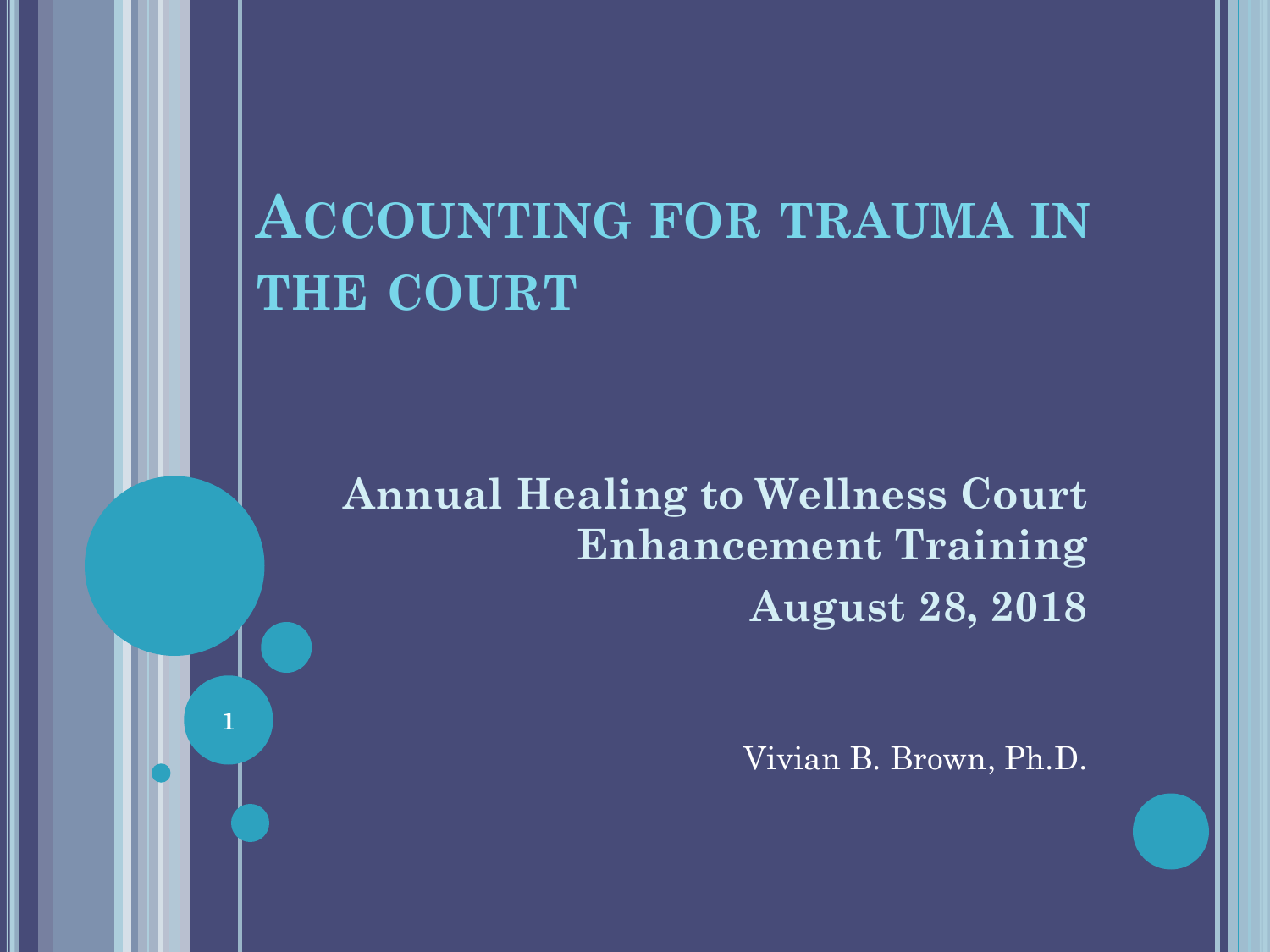#### **WHAT DOES IT MEAN TO BE A TRAUMA-INFORMED COURT ?**

**2**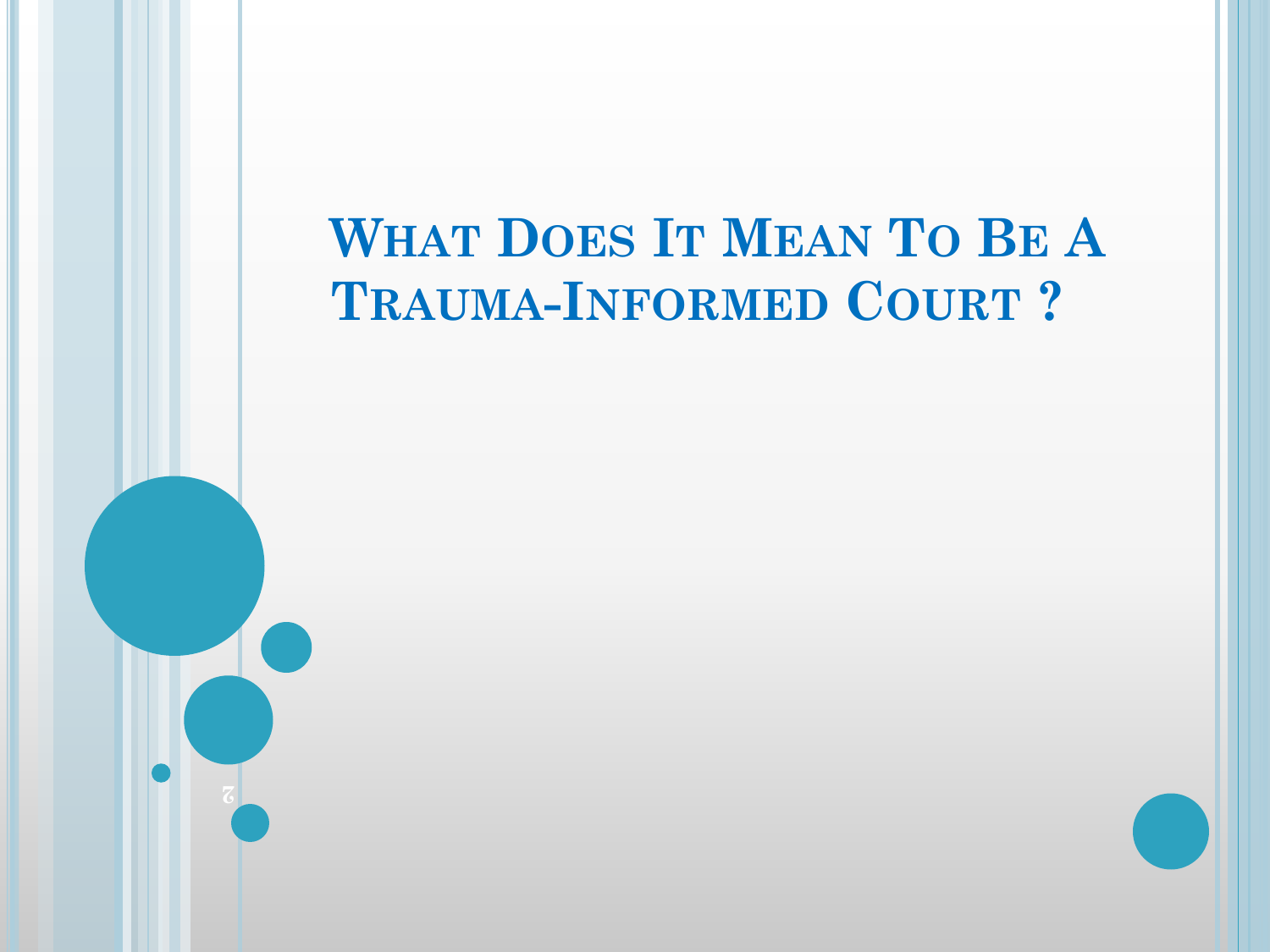# **IMPORTANCE OF TRAUMA-INFORMED SERVICES IN COURTS**

- High prevalence of trauma in FDTC populations
- Parents need to understand impact of trauma on them and their children
- Need to reduce possible re-traumatization of parents and children
- TI services improve retention in services **o** TI services improve family outcomes, including prevention of child disorders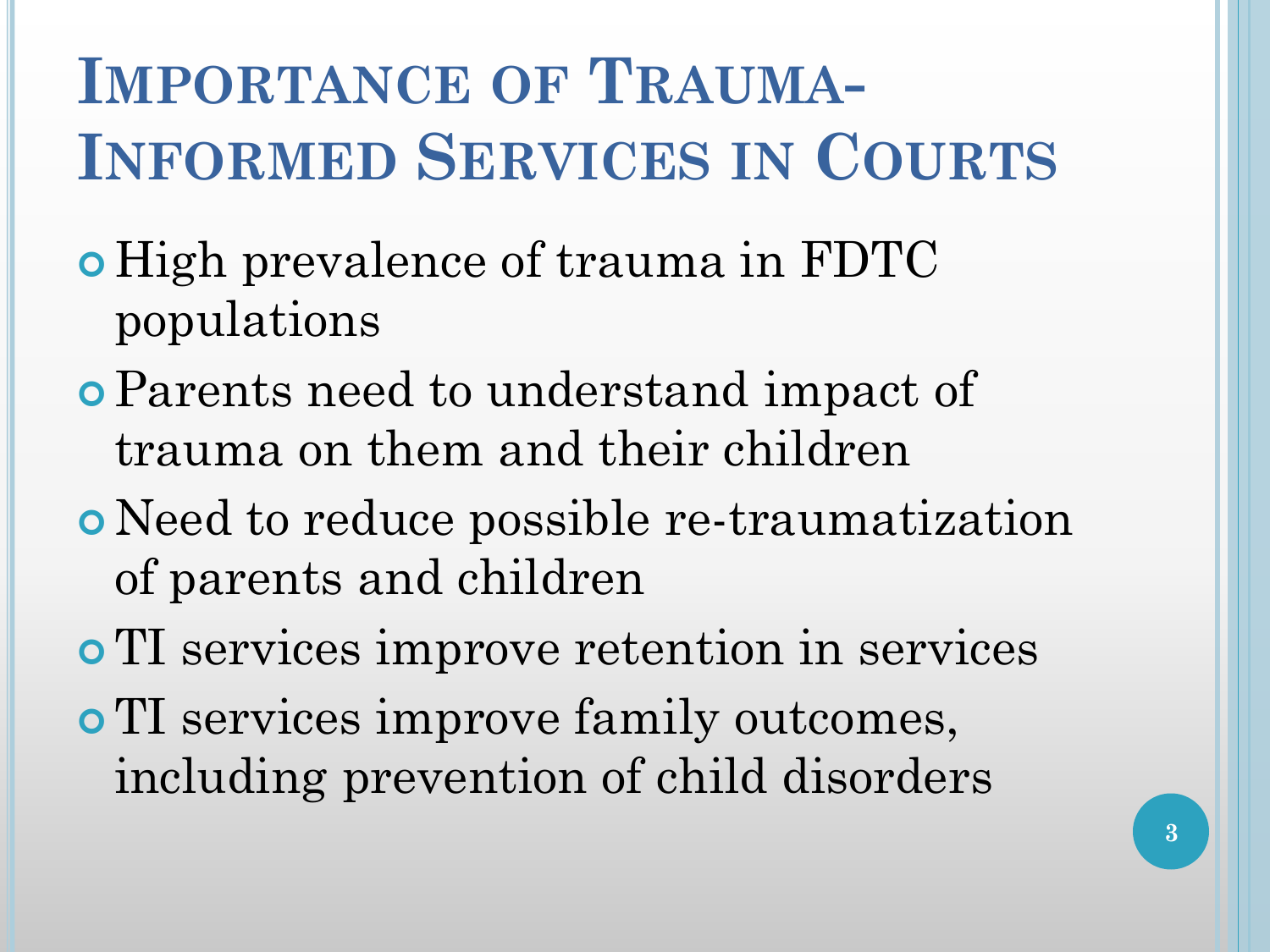### **DEFINITION OF TRAUMA**

 Individual trauma results from an event, series of events, or set of circumstances that is experienced by an individual as physically or emotionally harmful or threatening and that has lasting adverse effects on the individual's functioning and physical, social, emotional, or spiritual well-being. (SAMHSA, 2013)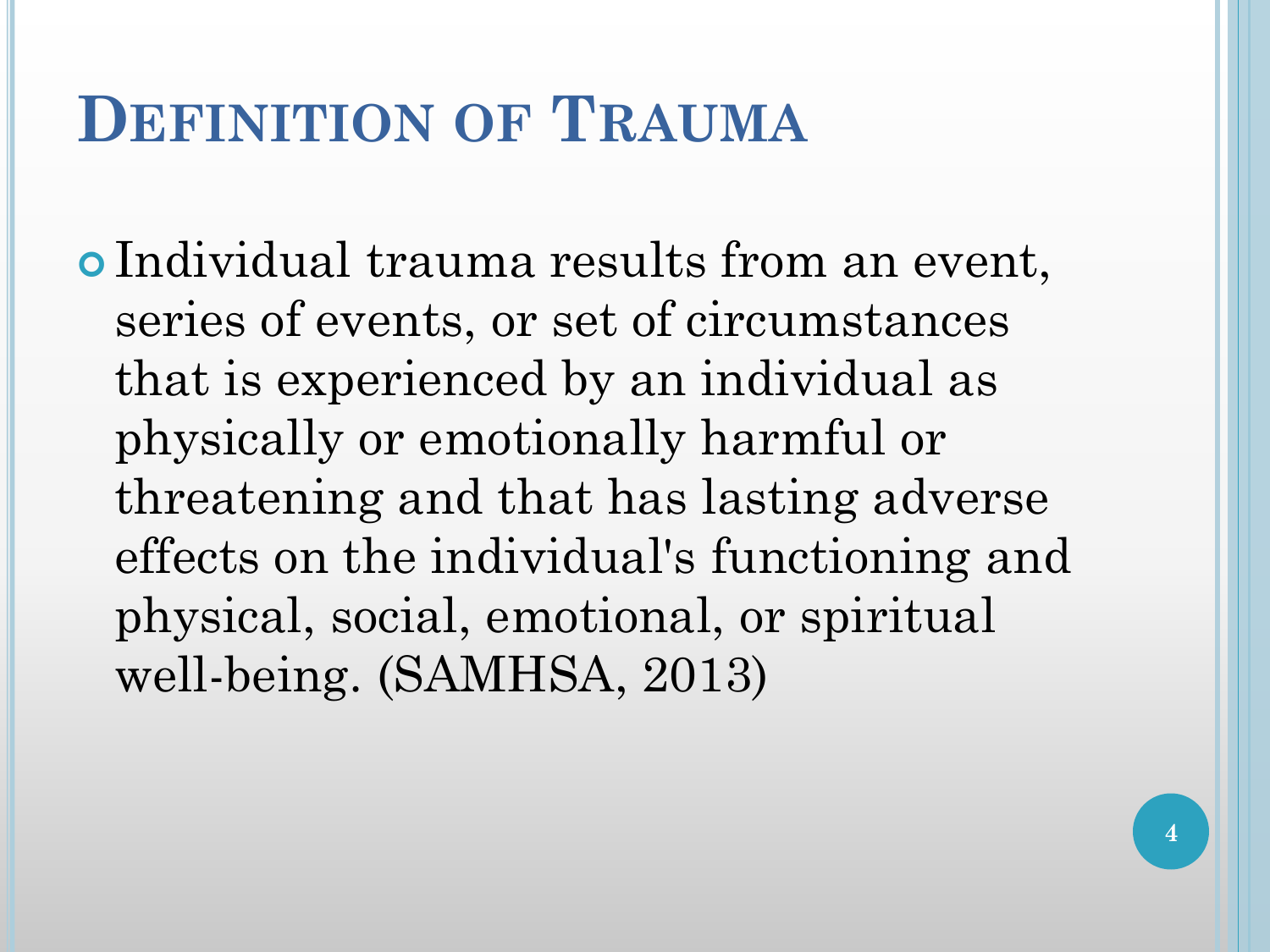### **FAILURE TO IDENTIFY AND ADDRESS TRAUMA**

- May lead to:
	- Withdrawal from services or nonadherence to court plans
	- Re-traumatization
	- Increase in relapse events
	- Increase in management problems
	- Poor treatment outcomes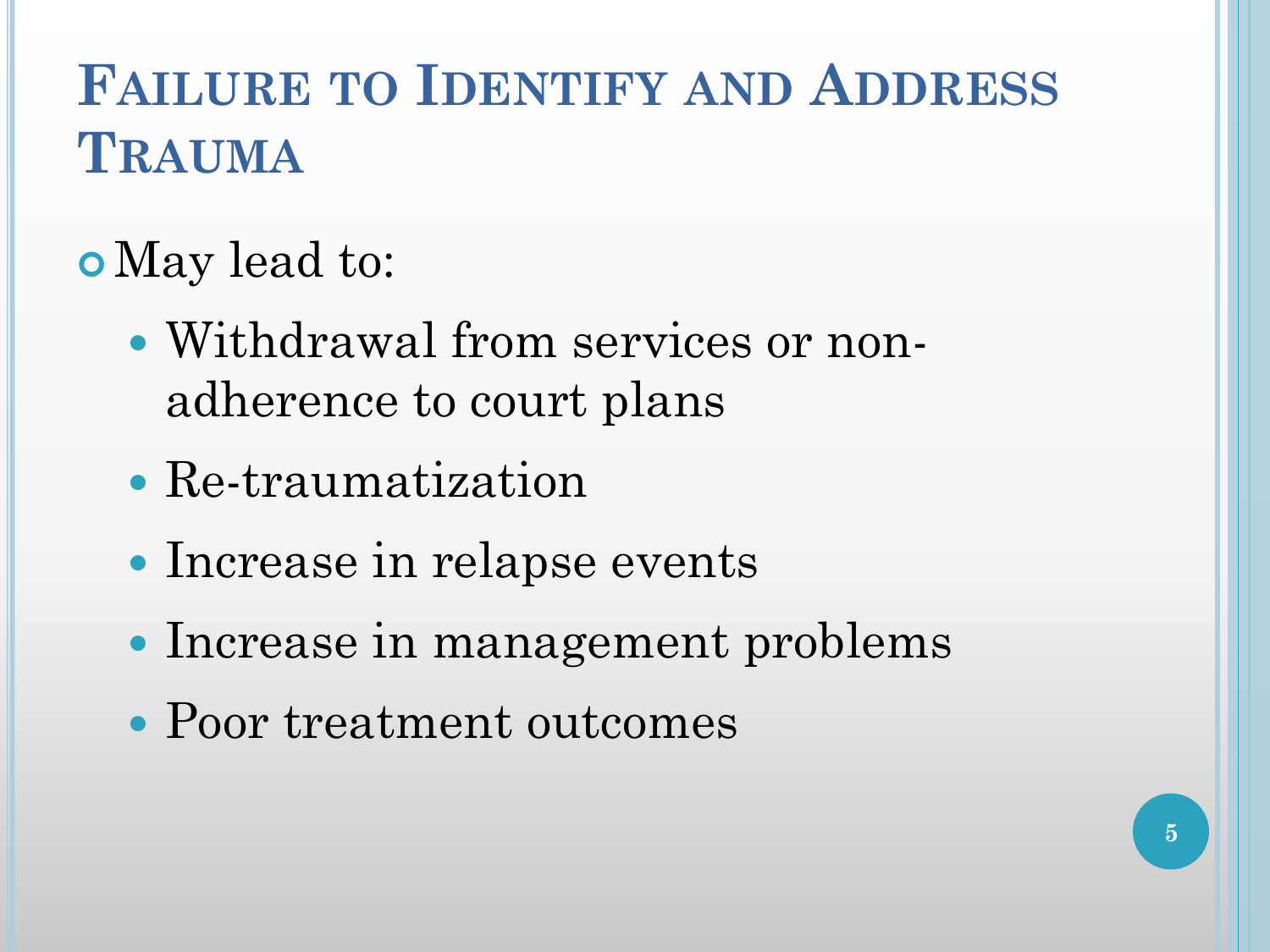#### **RESPONSES TO TRAUMATIC EVENTS**

- **FIGHT** Individual in court acts in an angry/hostile way
- **FLIGHT** Individual does not follow court plan or does not return to court
- **FREEZE** Individual may be unable to communicate (Seen in children mostly)
- All of which affect individual's responses to court/agency requirements
- When you encounter a Fight-Flight-Freeze response, **think trauma first. 6**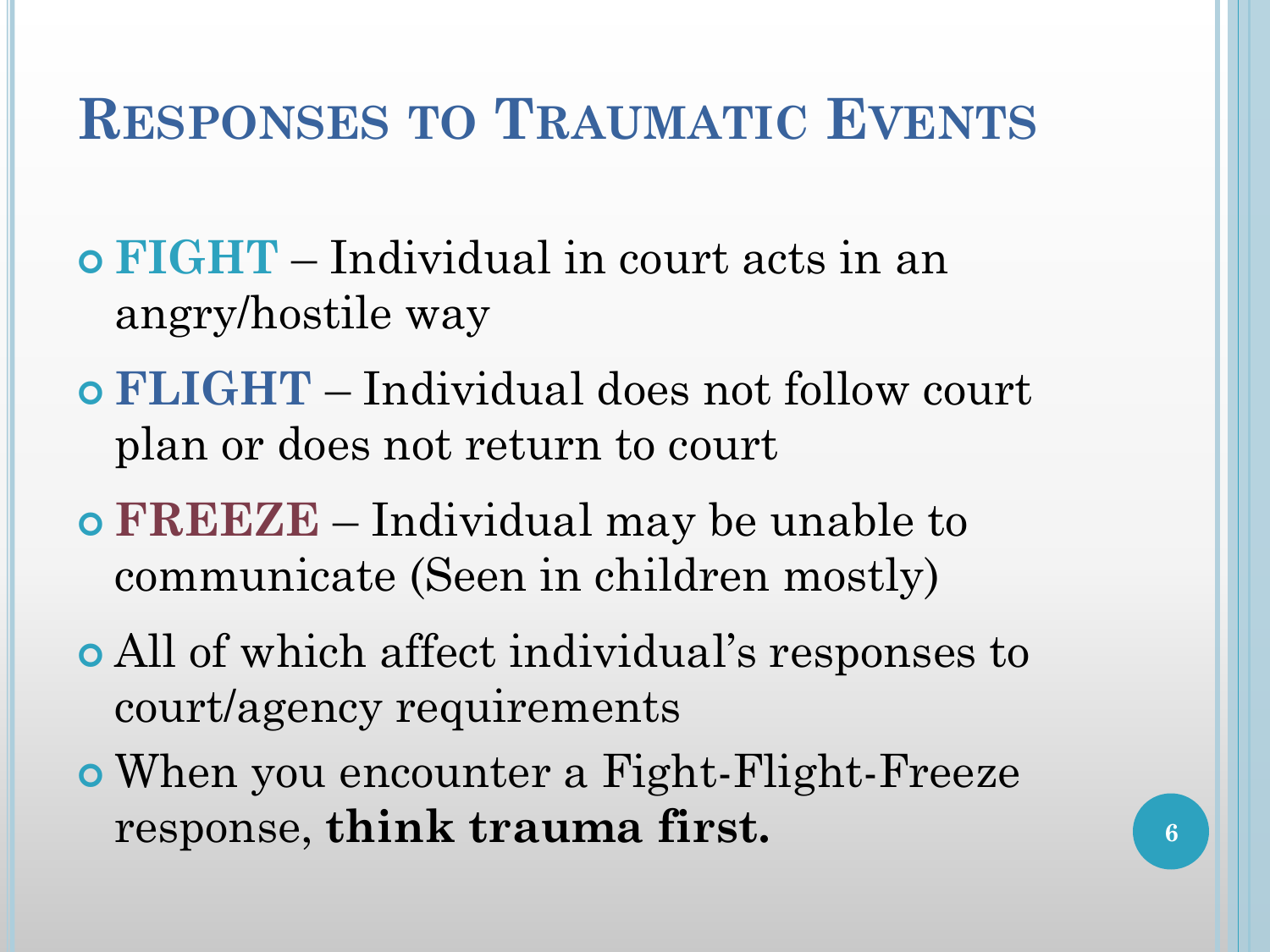# **TWO MAJOR STUDIES IN DEFINING TRAUMA-INFORMED PRACTICE**

- The Adverse Childhood Events (ACE) Study
- Women with Co-Occurring Disorders and Violence Study (WCDVS)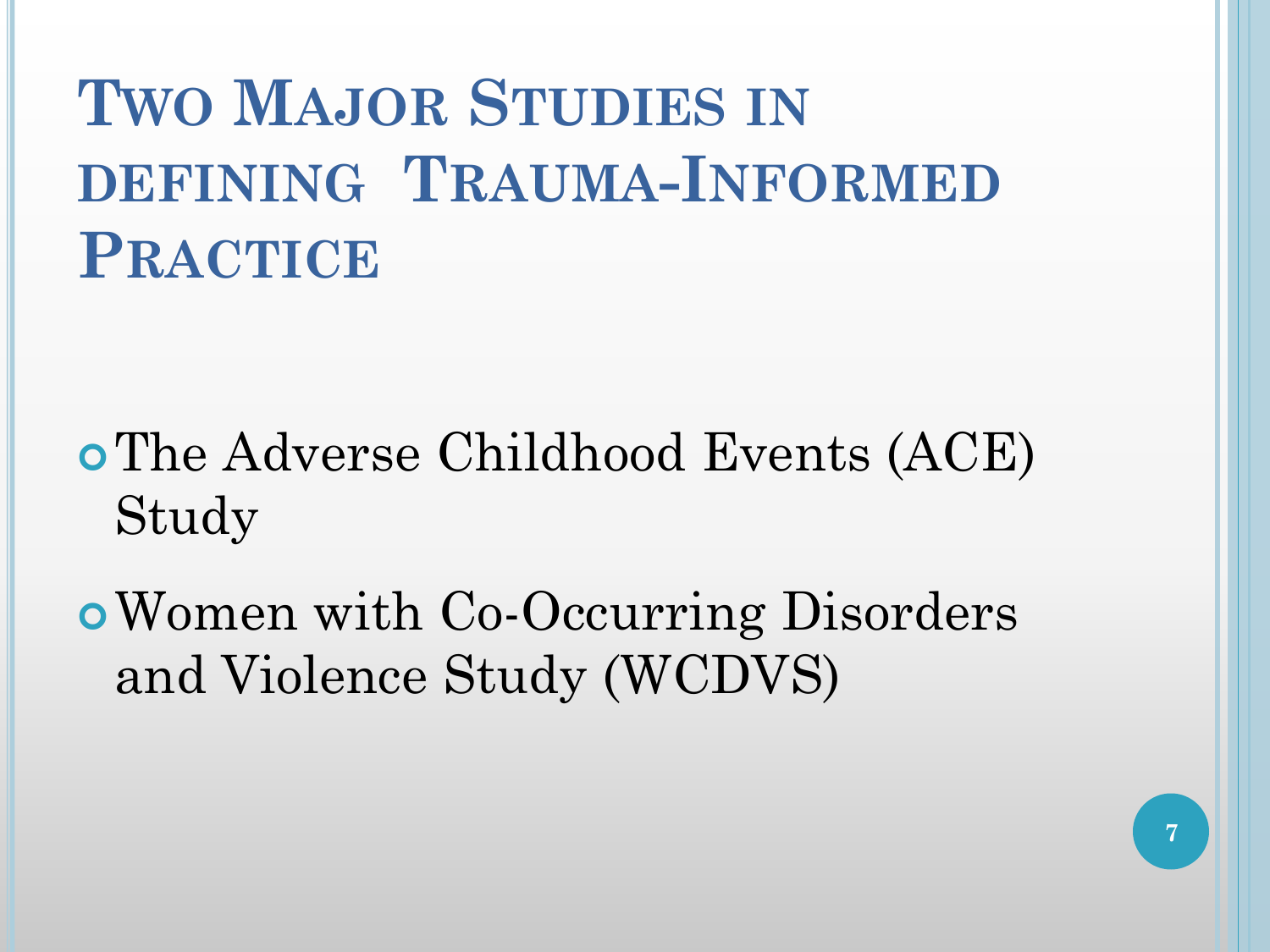# **ADVERSE CHILDHOOD EVENTS (ACE) STUDY**

- Kaiser Permanente (Felitti) & CDC (Anda)
- Large-scale study of impact of traumatic childhood experiences on health and behavioral health (17,000 people)
- Investigating adverse childhood experiences and adult health status **<sup>8</sup>**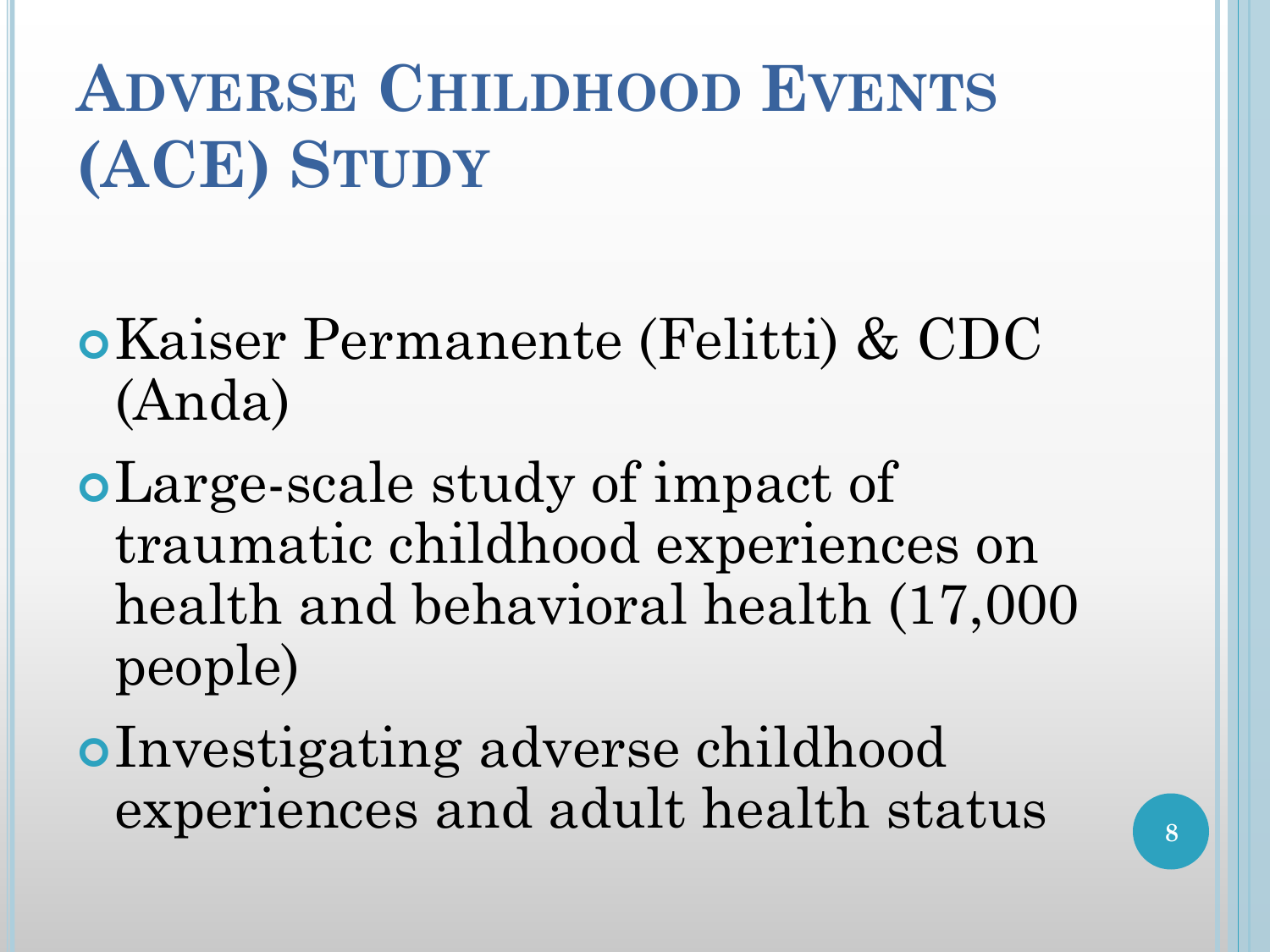# **ACE STUDY**

- Recurrent & severe physical abuse 28%
- Recurrent & severe emotional abuse -11%
- Contact sexual abuse 22%
- Neglect: Physical 10%; Emotional 15%
- Growing up in a household with:
- Alcoholic or drug-user 27%
- Member being imprisoned 6%
- Mentally ill, chronically depressed, or institutionalized member - 19%
- The mother being treated violently 13%
- Both biological parents NOT present 23%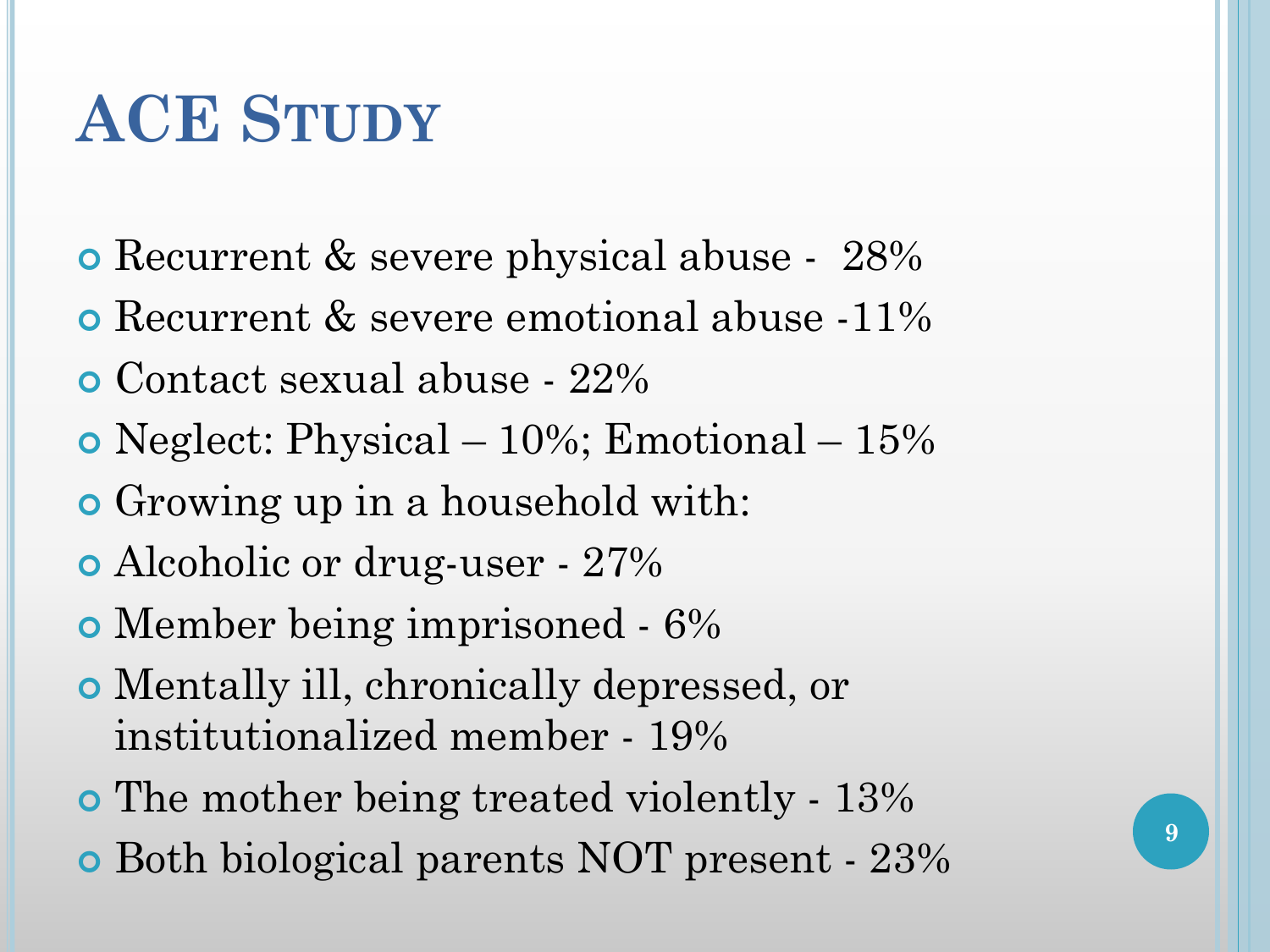# **ACE STUDY**

- Scoring system used one point for each category of ACE before 18
- ACE's not only common, but effects were cumulative
- Compared to persons with ACE score of 0, those with scores of 4 or more were more likely to experience mental health problems (depression) with an even higher rate of attempted suicide; more likely to be involved with DV; more likely to have injected street drugs: more likely to have serious & multiple health issues.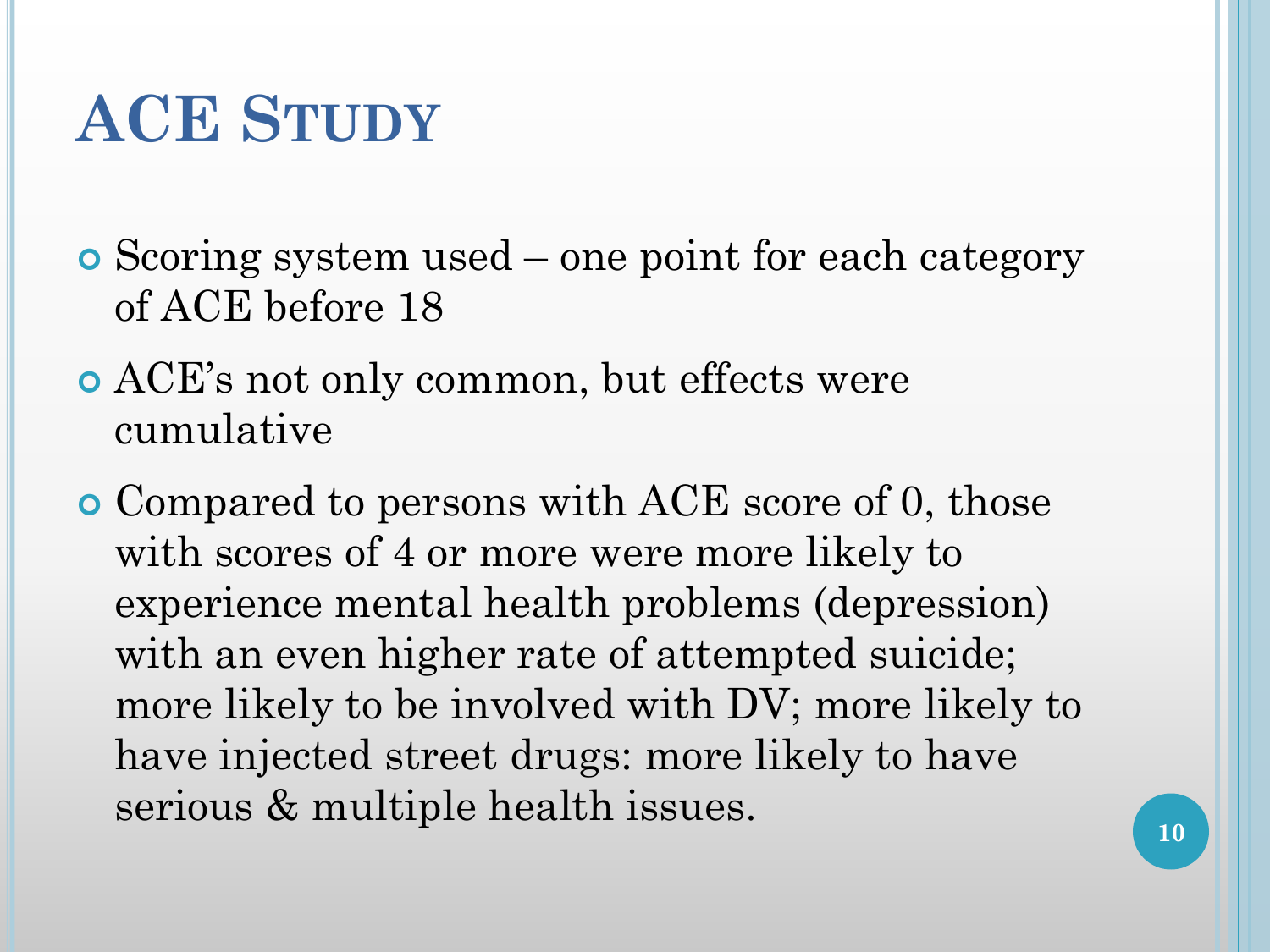

The Influence of Adverse Childhood Experiences Throughout Life ACE's Major Determination of Health & Well Being (Felitti, 2003)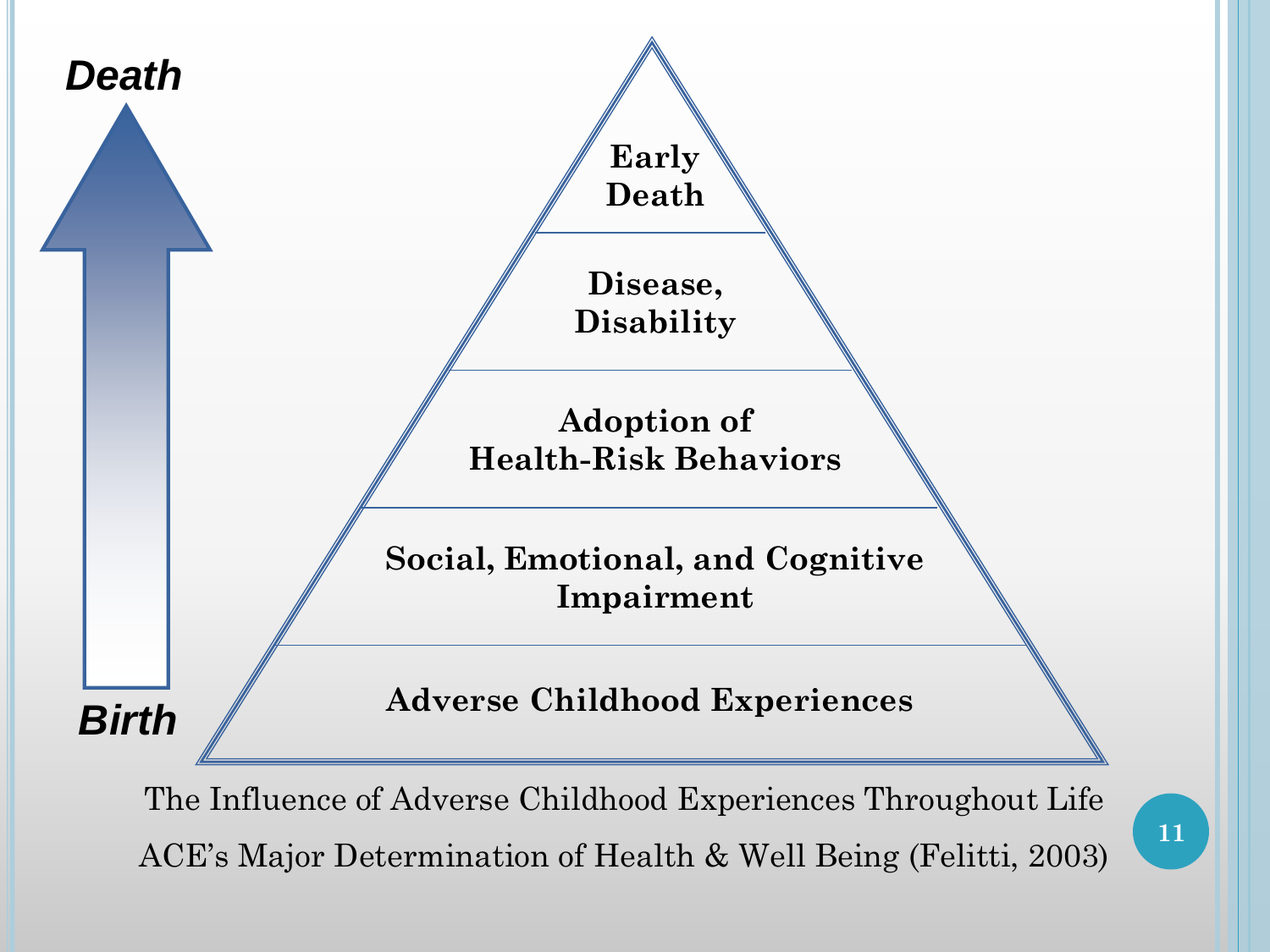### **WOMEN WITH CO-OCCURRING DISORDERS AND VIOLENCE STUDY**

- 5 year National Study funded by SAMHSA – 9 sites in the country
- 2,729 women enrolled in the study
- 54% White, 18% Latina, 29% African American
- Women had diagnoses of mental illness, substance use disorders, and trauma/violence
- Women were to have 2 previous treatments 12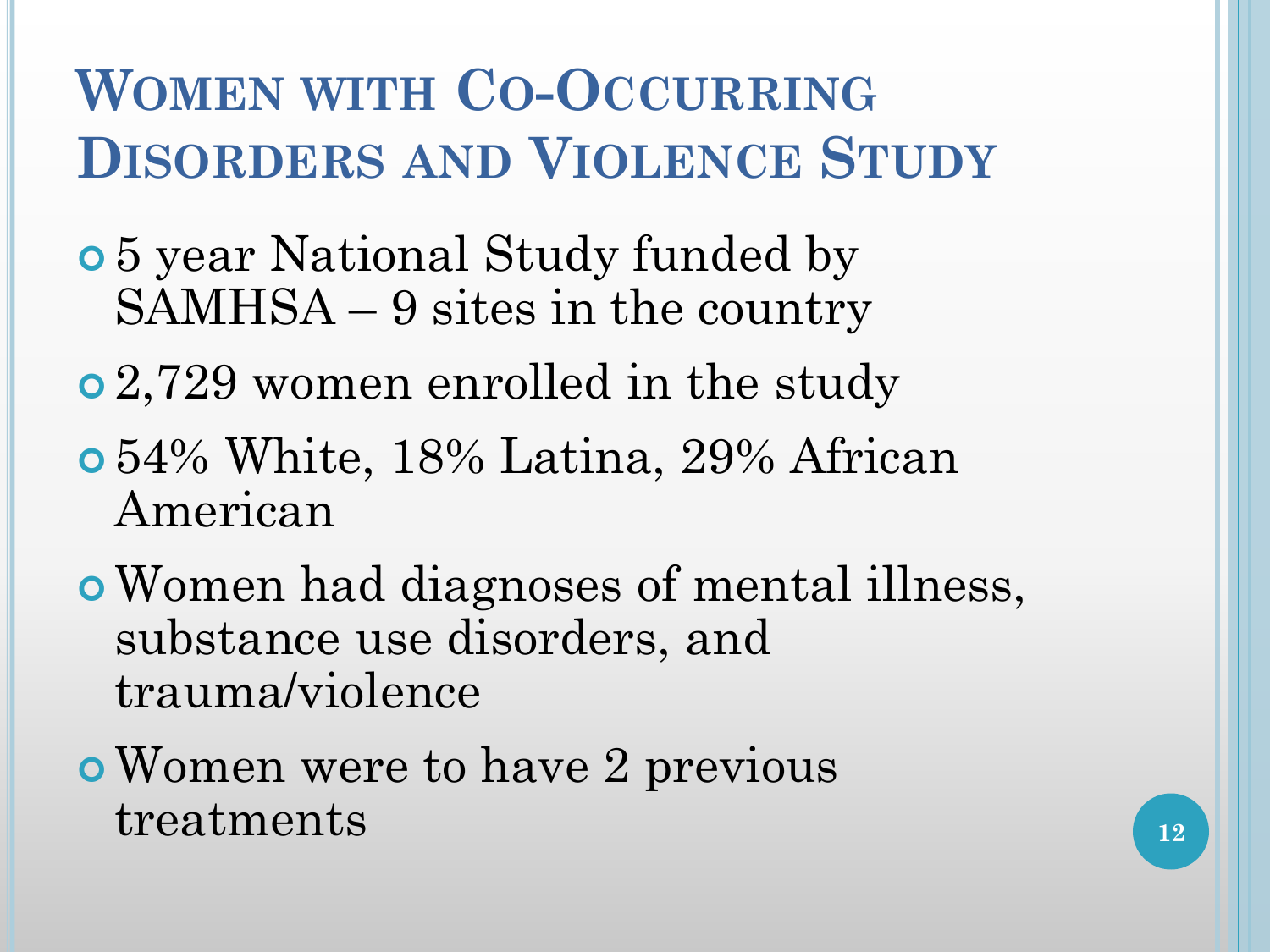#### **LESSONS LEARNED FROM WCDVS**

 The study found that services were most effective if they:

- Integrated trauma-specific interventions, substance use services, and mental health rather than treat these problems separately
- Used group environments and interventions to help restore trust and promote healing (e.g., Seeking Safety, TREM, Beyond Trauma)
- Included peers (consumer/survivor/recovering") staff in the planning and delivery of services.
- Were embedded in a trauma-informed practice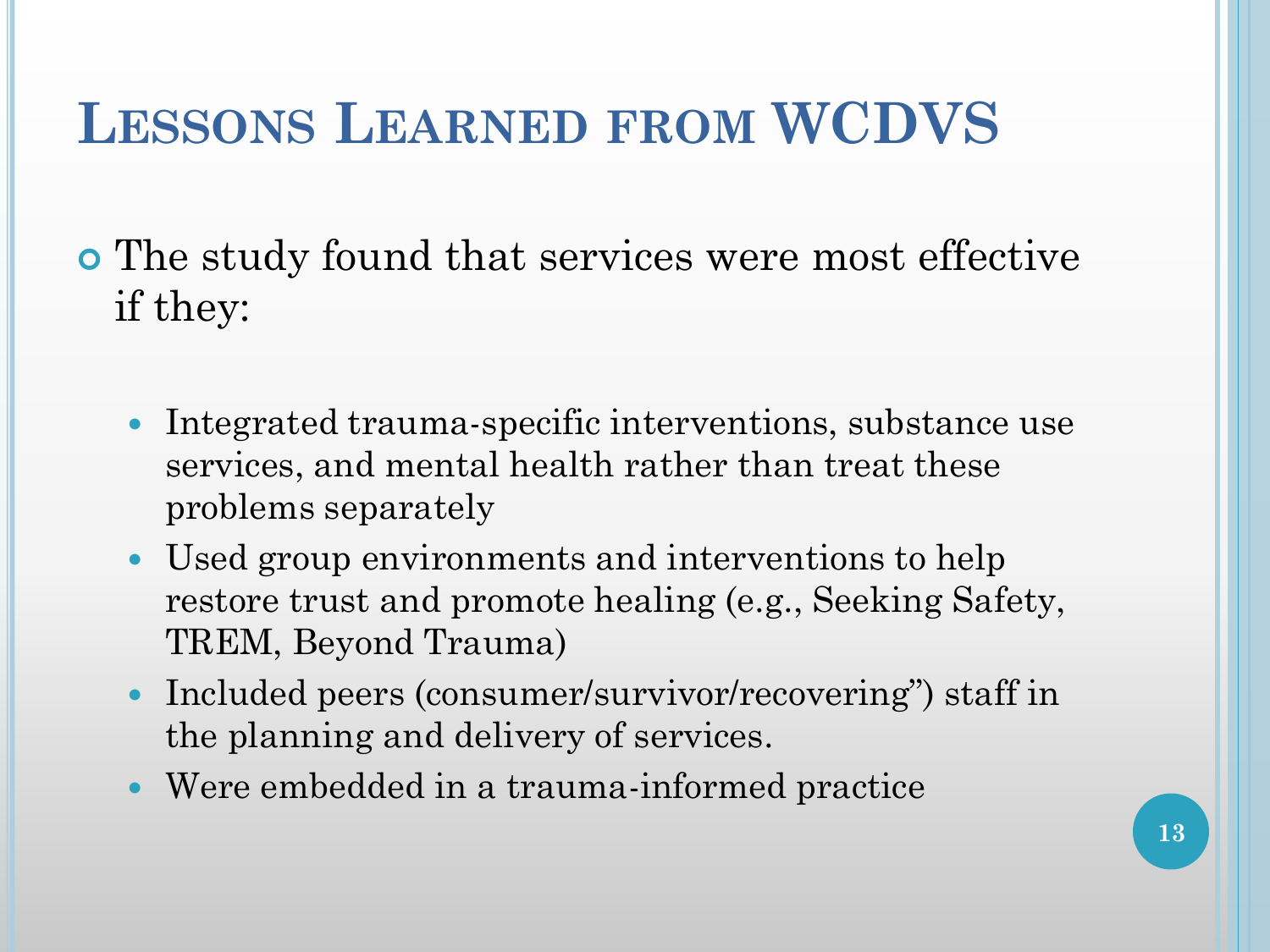# **IN A TRAUMA-INFORMED COURT**

- Court creates a safe and calm environment in which everyone feels safe, supported, respected, & engaged
- Court practices and requirements are delivered in ways that avoid retraumatization and do not overwhelm participants.
- Court provides clear information about what client can expect and supports client choice whenever possible.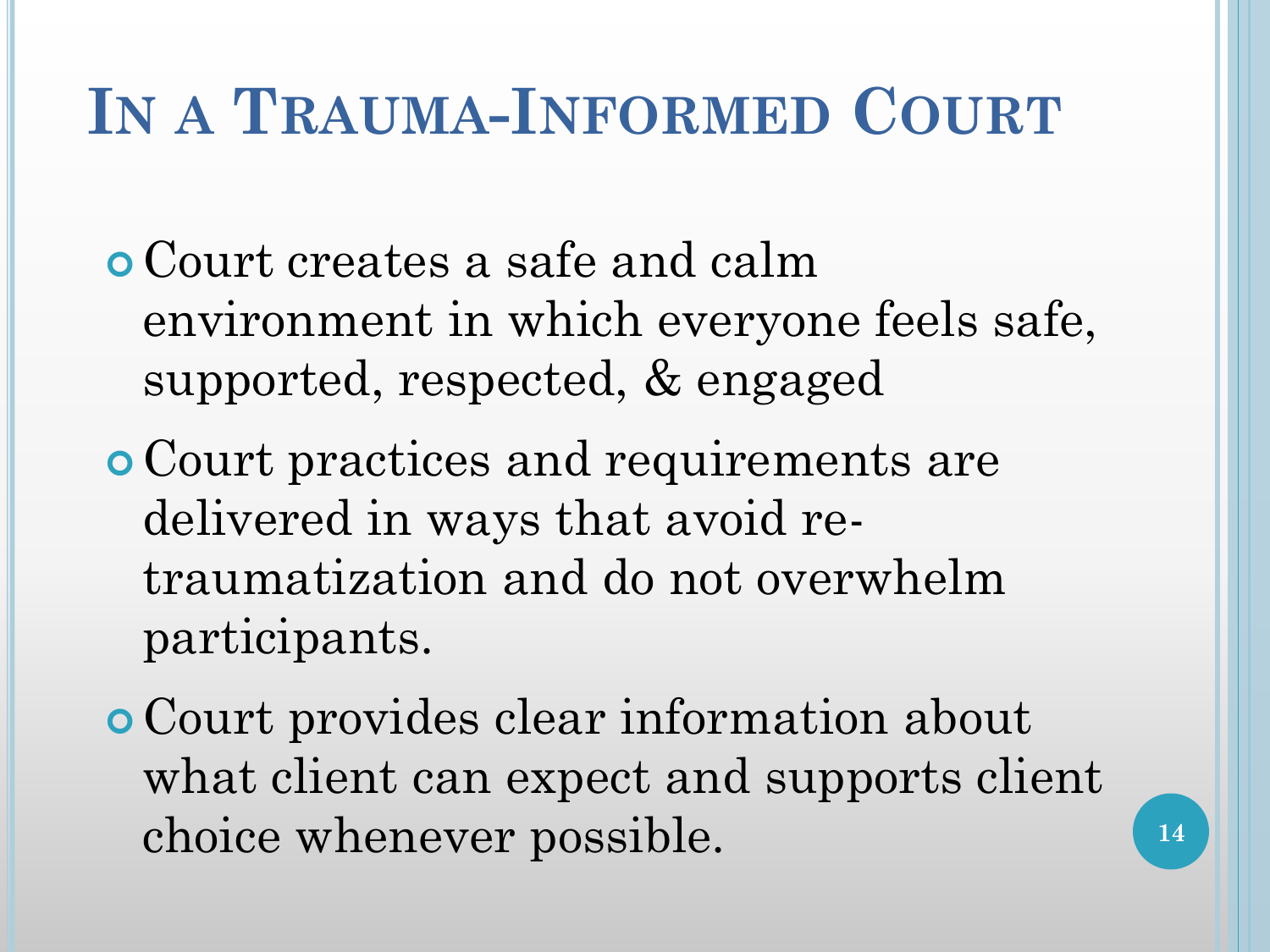#### **BALANCE AND WELLNESS**

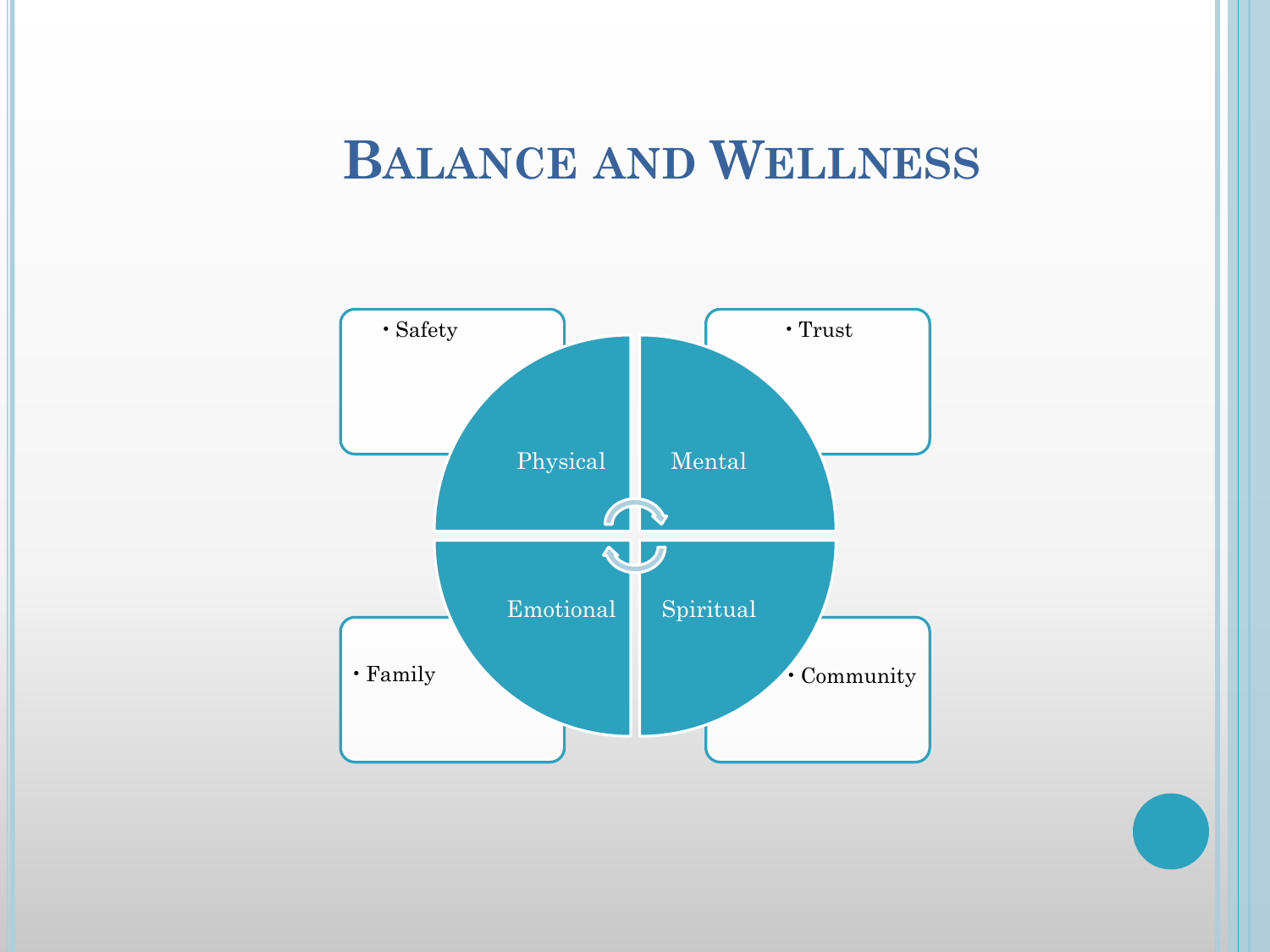### **RE-TRAUMATIZATION**

 Refers to the psychological & physiological experience of being triggered ( by a sound, sight, sensation ) that recalls the original abuse.

 Triggers may include strip searches, use of handcuffs or restraints, seeing security personnel with guns, shouting and insults, presence of a batterer in the courtroom (at the same time participant is asked about physical abuse), child removed from home.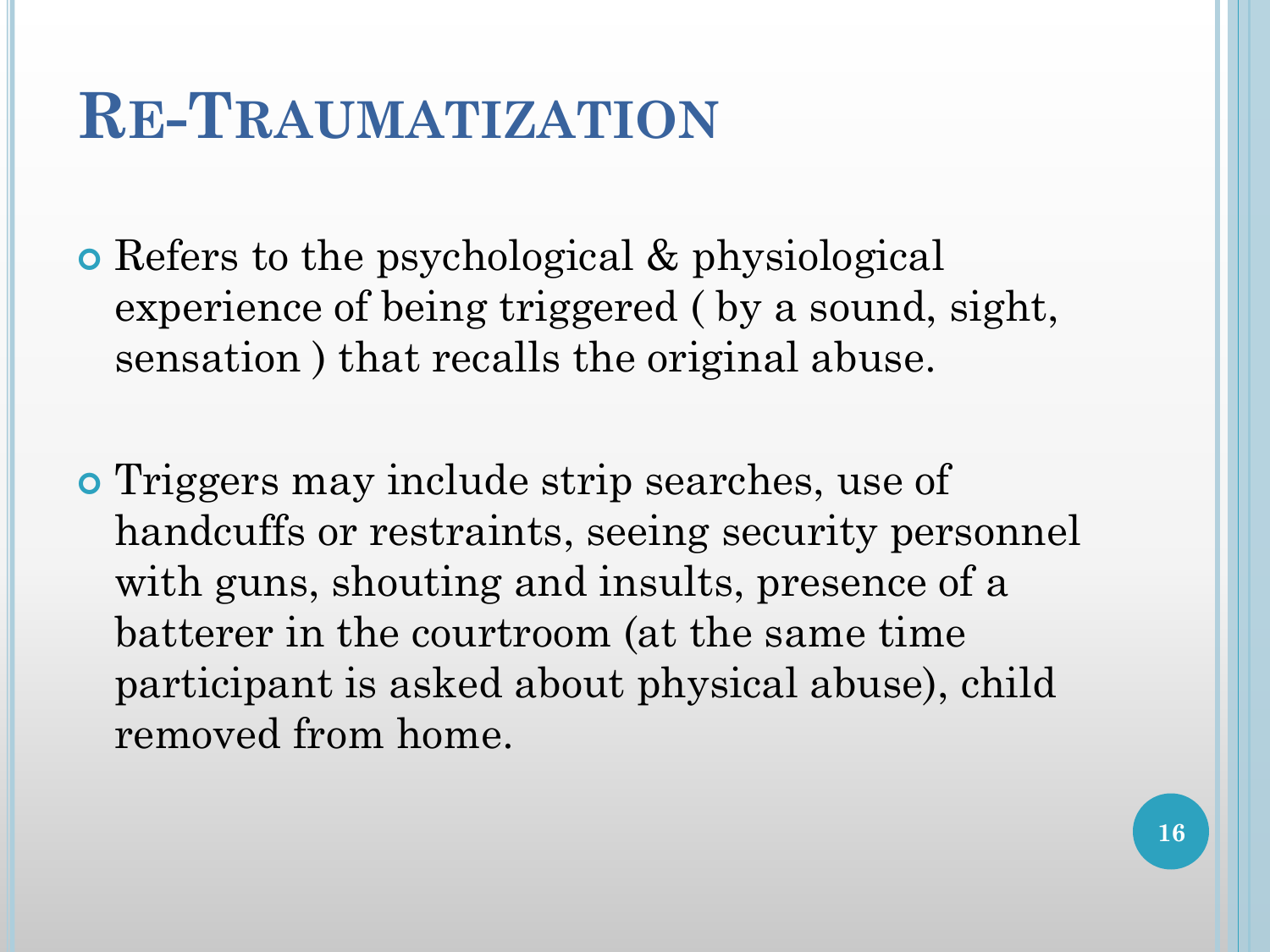**PRINCIPLES OF TRAUMA-INFORMED CARE (HARRIS & FALLOT, 2001)**

- **Safety**: Ensuring physical & emotional safety, and minimizing re-traumatization
- **Trustworthiness:** Maximizing trust, making tasks clear, and maintaining appropriate boundaries
- **Choice**: Supporting participant choice and control whenever possible
- **Collaboration:** Maximizing the sharing of power with participants and team members
- **Empowerment:** Emphasizing participant skills-building and empowerment **17**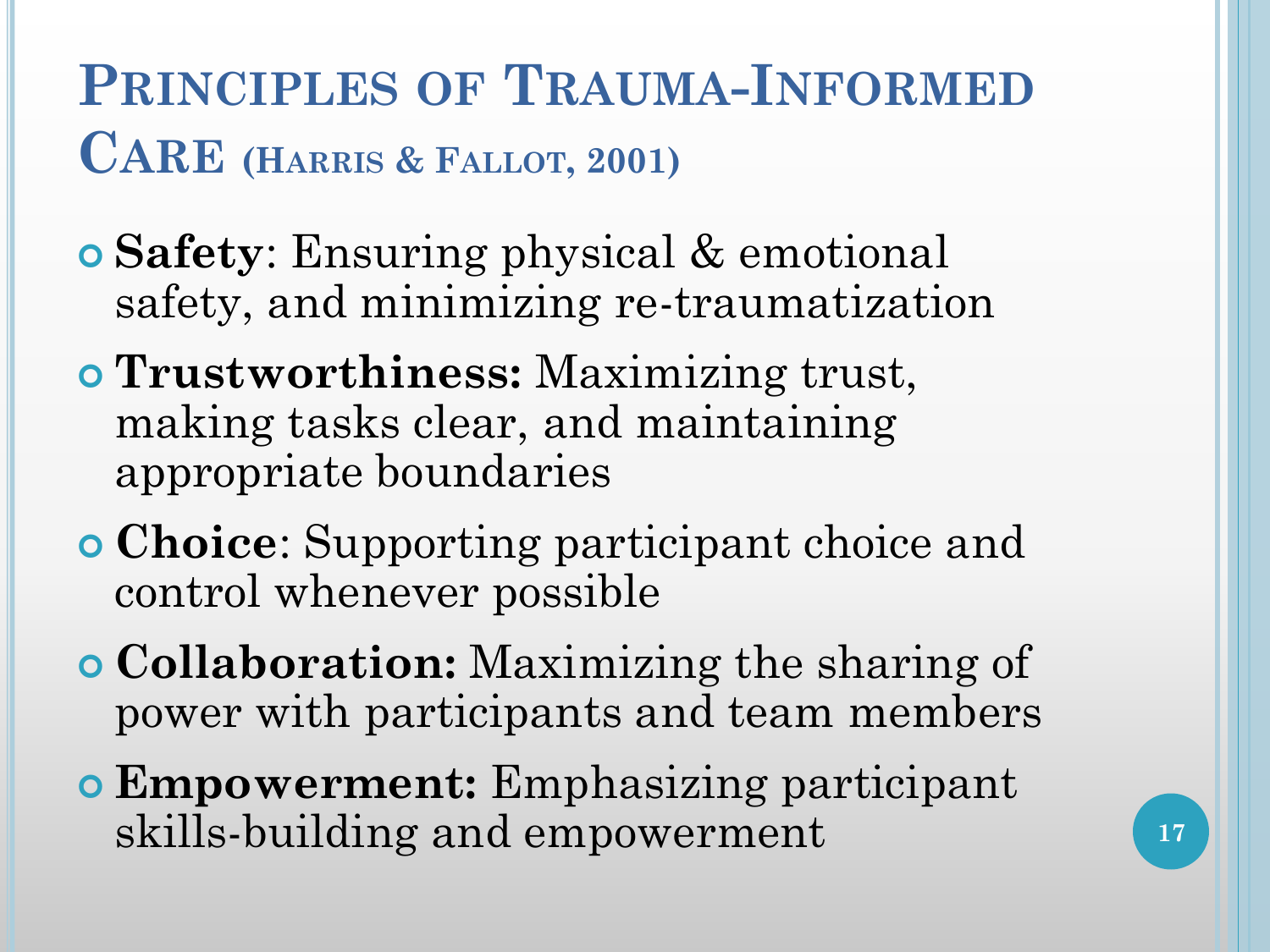# **SANCTIONS**

- Sanctions should take into consideration behaviors that were precipitated by the trauma, such as not complying with drug testing because observed testing triggered memories of sexual abuse.
- **o** If participant is otherwise compliant with treatment & other requirements, but not responding to treatment interventions make therapeutic adjustments (adjust treatment plan).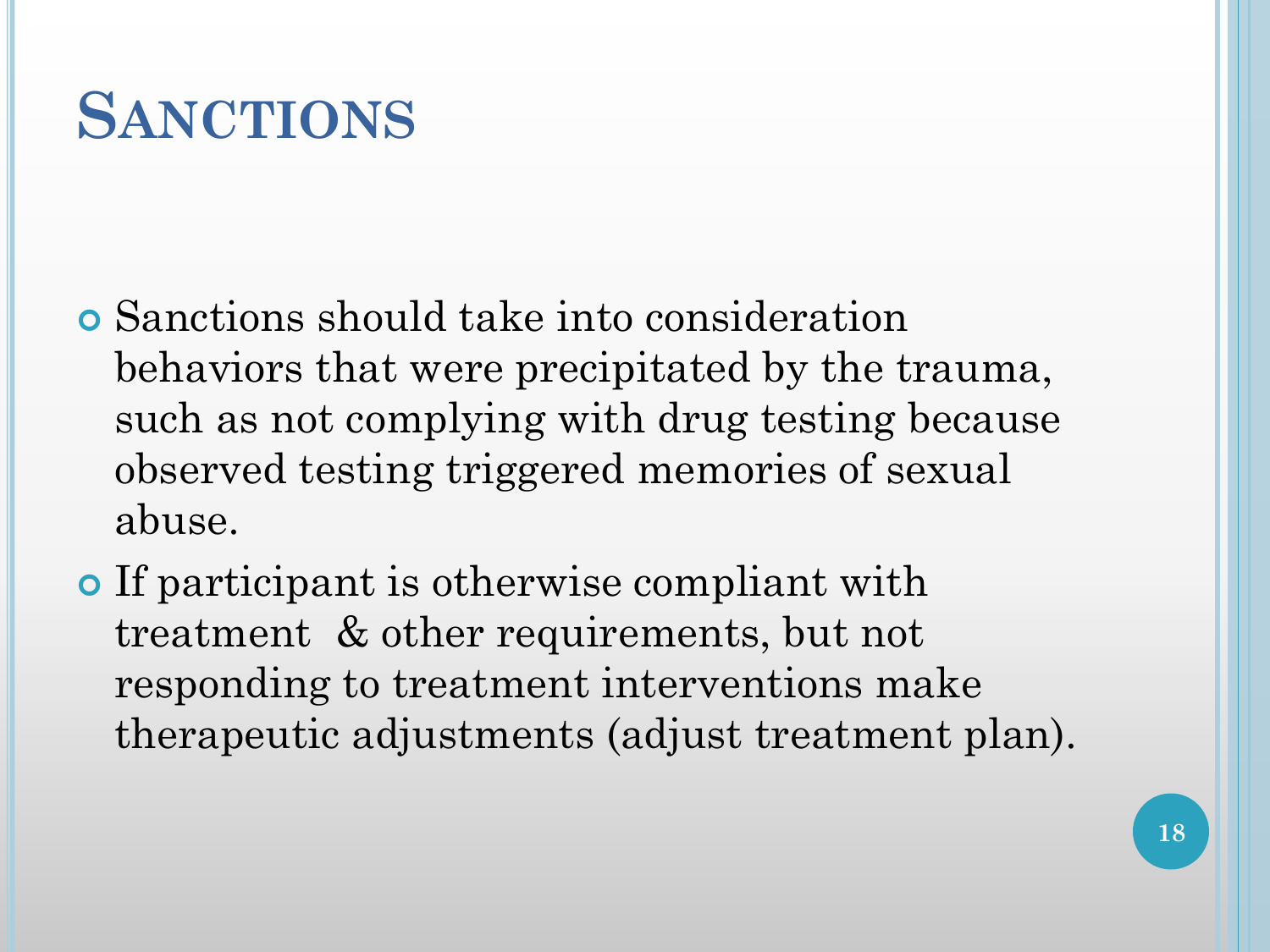### **IMPORTANCE OF PARENTING TRAINING**

- Mothers with a history of trauma: may be unable to hear their child's distress; may find parenting stressful; and have less nurturing parenting styles.
- Parents need to be encouraged to talk to their babies(First 5 LA program – "Talk-Read-Sing").
- Parents need to be taught to smile at, praise, and play with babies in a reciprocal, nonintrusive way.
- Parents need to understand & practice routines for times that might be stressful (bedtime, mealtime).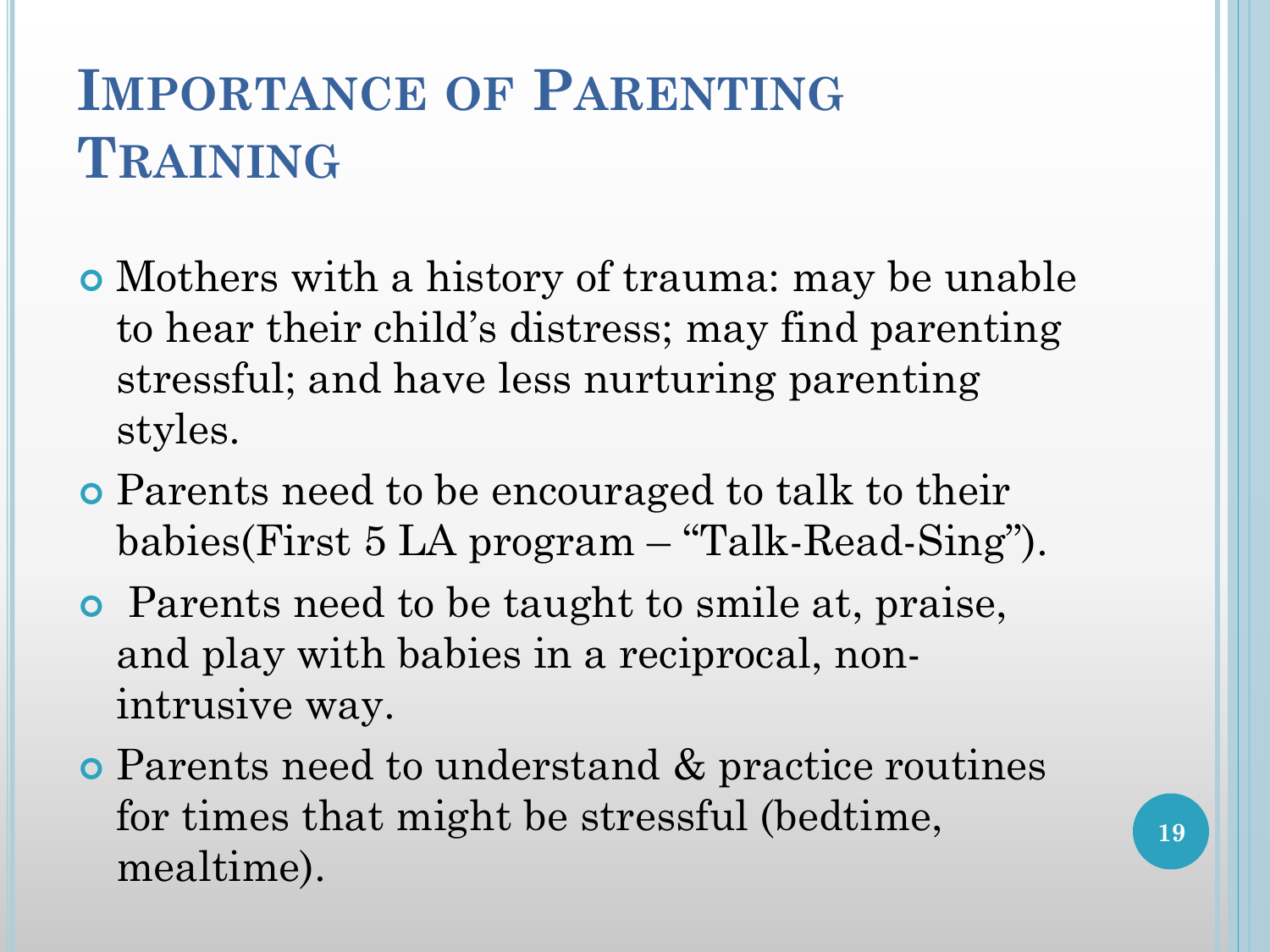#### THREE LEVELS OF BURDEN

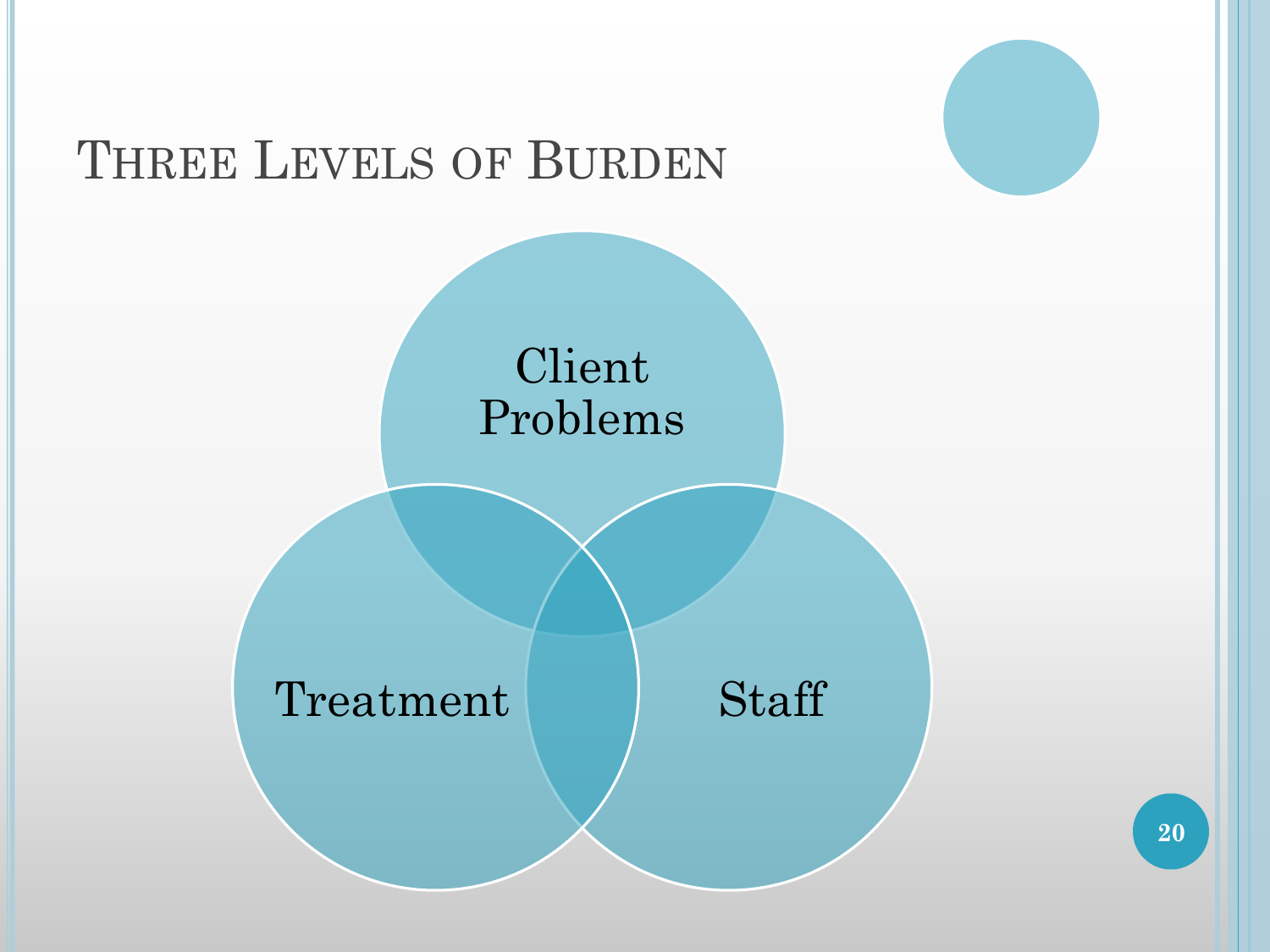#### SECONDARY TRAUMATIC STRESS

- For staff listening to participants' trauma may take an emotional toll on your functioning.
- Individuals affected by secondary stress may find themselves re-experiencing personal trauma or notice an increase in arousal and avoidance reactions.
- Strategies for prevention/intervention include:
	- Caseload balancing
	- Self-Care exercise, nutrition, spirituality, peers
	- Workplace self-care groups
	- Clinical Supervion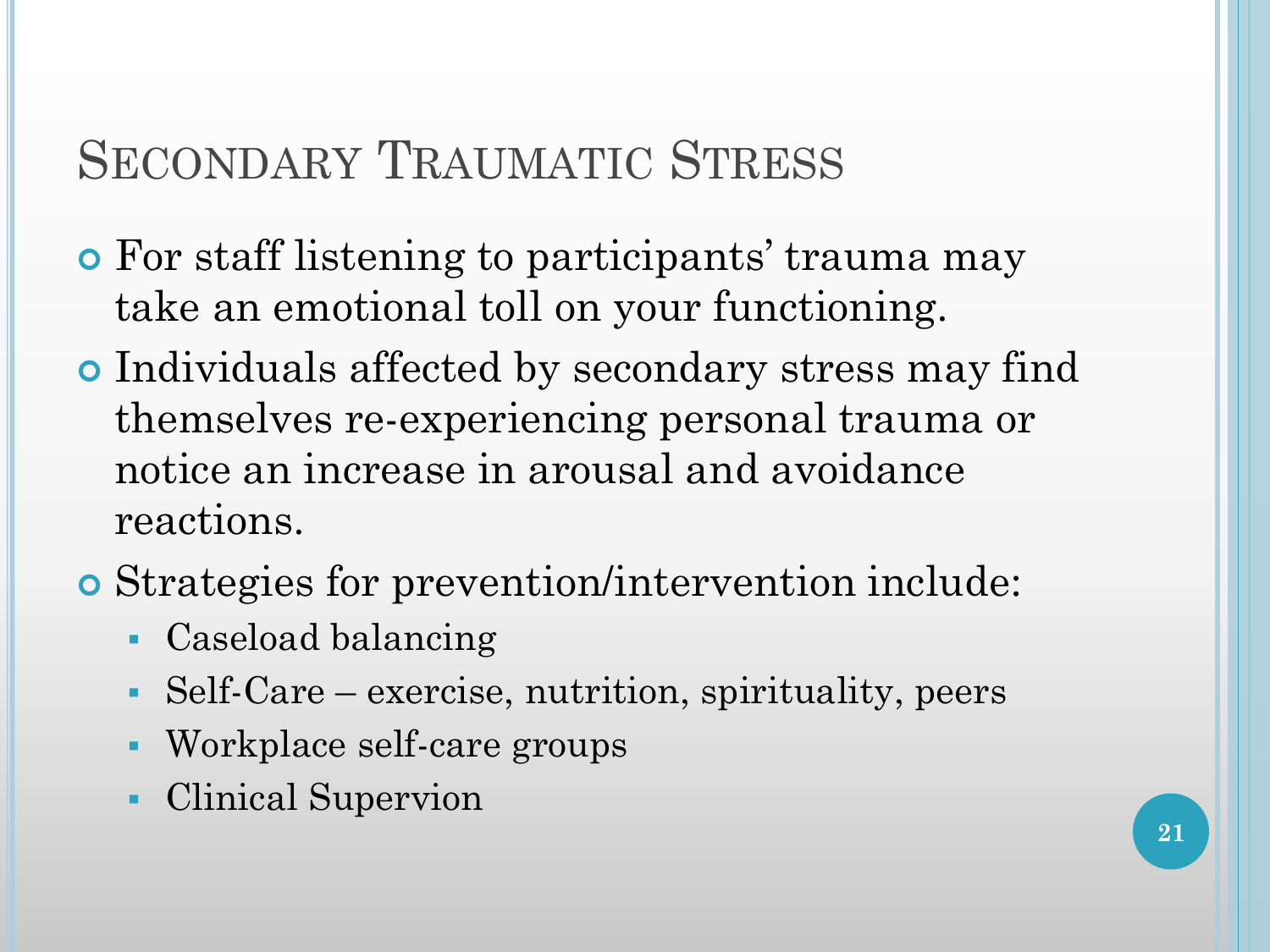#### **TRAUMA-INFORMED SYSTEMS CHANGE AND ASSESSMENT**

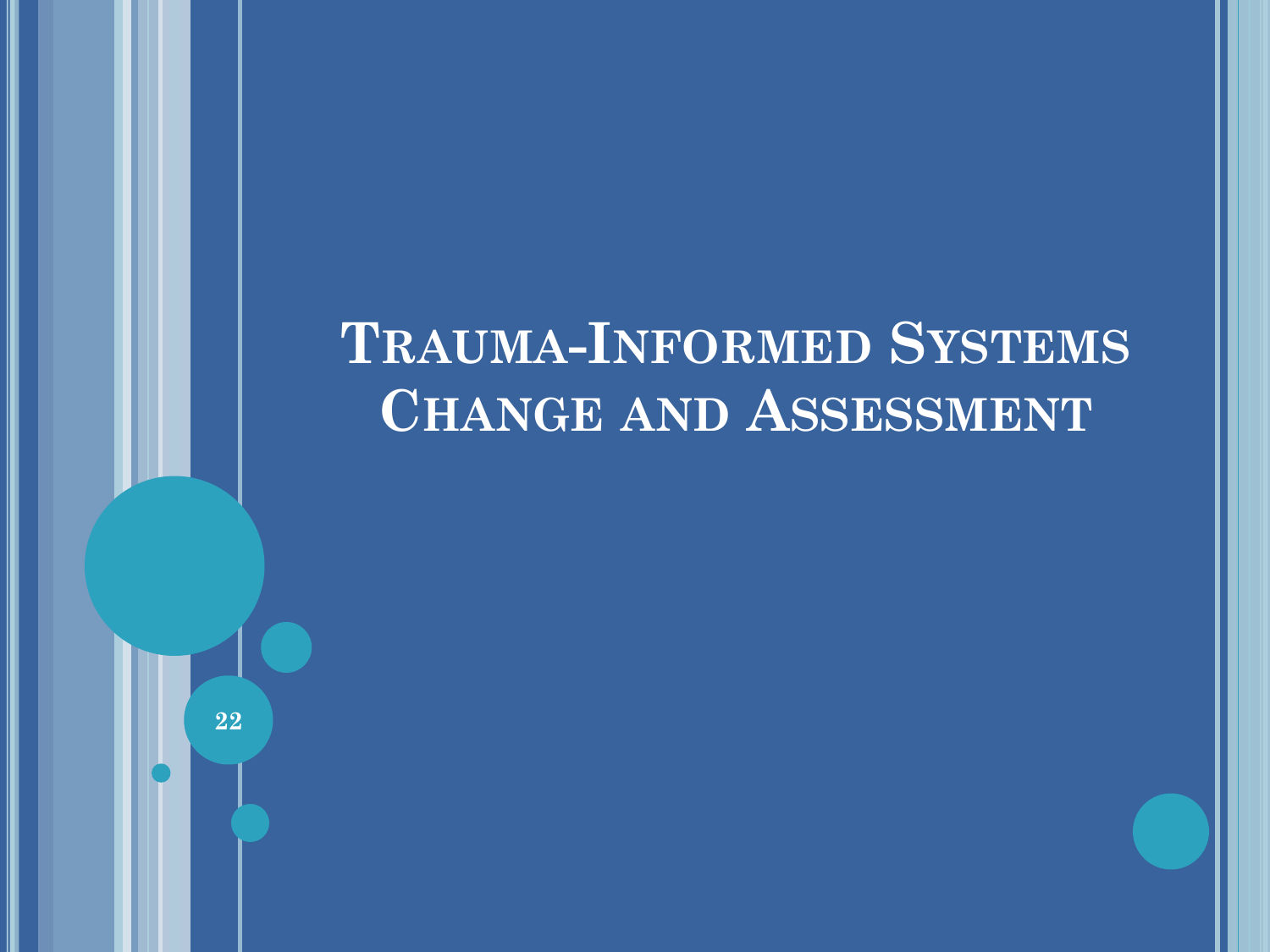### **TRAUMA- INFORMED ASSESSMENT FOR FDC AND PARTNERS**

- Fallot & Harris (2004) developed an Agency Self-Assessment, involving 5 core elements:
	- Safety
	- Trustworthiness
	- Collaboration
	- Choice
	- Empowerment
- Brown (2008) adapted the Assessment into a System/Agency "Walk-Through" that allows staff/administrators to move through system processes through the eyes of the client **23**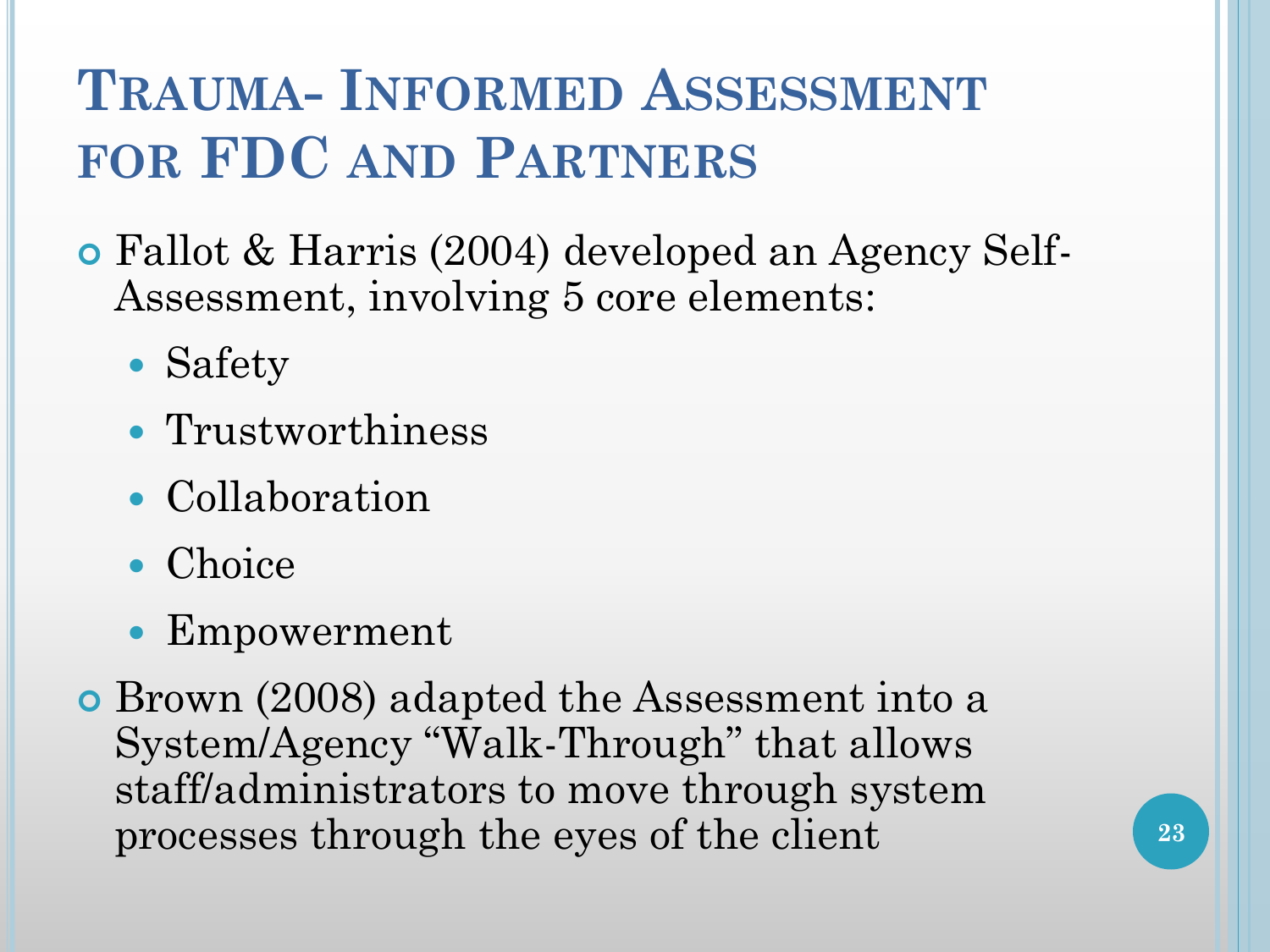### **ASSESSMENT, CONT'D**

- We look at each step from first contact with the court to referrals for treatment and other options, to identify "triggers" and develop an Action Plan that includes several possible solutions for each potential trigger.
- The constant question is: "Could this procedure/step/practice upset or trigger a client?"
- It is a mutual information-gathering strategy that does not feel like a judgment; When we look through the "trauma lens", we understand that we may be unintentionally re-traumatizing clients. **<sup>24</sup>**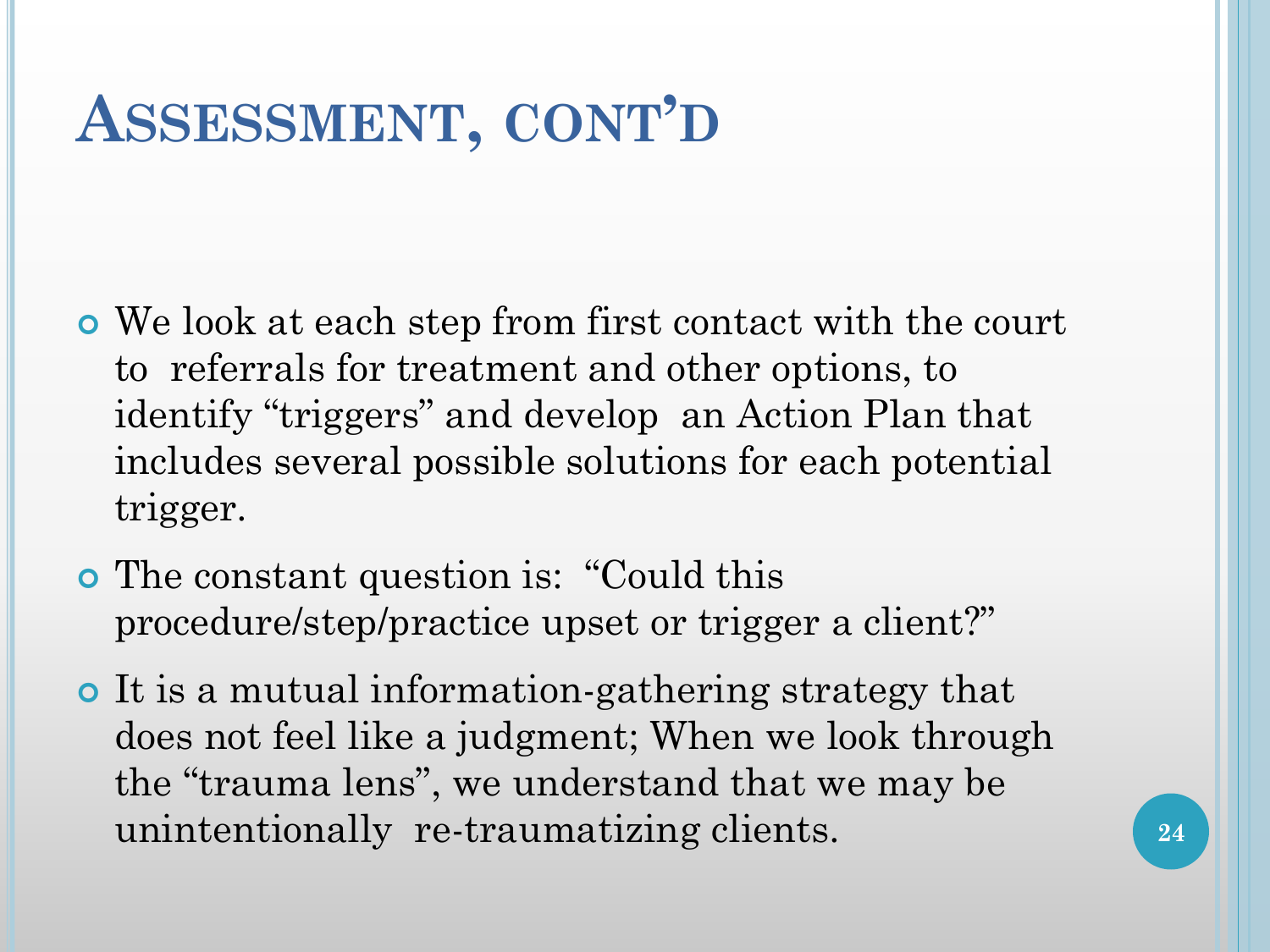#### **ASSESSMENT, CONT'D**

#### Formulation of Action Plan includes:

• Issues - Potential Triggers – Possible Solutions

 The Team then spends time expanding possible solutions, and implementing them

o Trainings and TA then grow from the Assessment and Action Plan